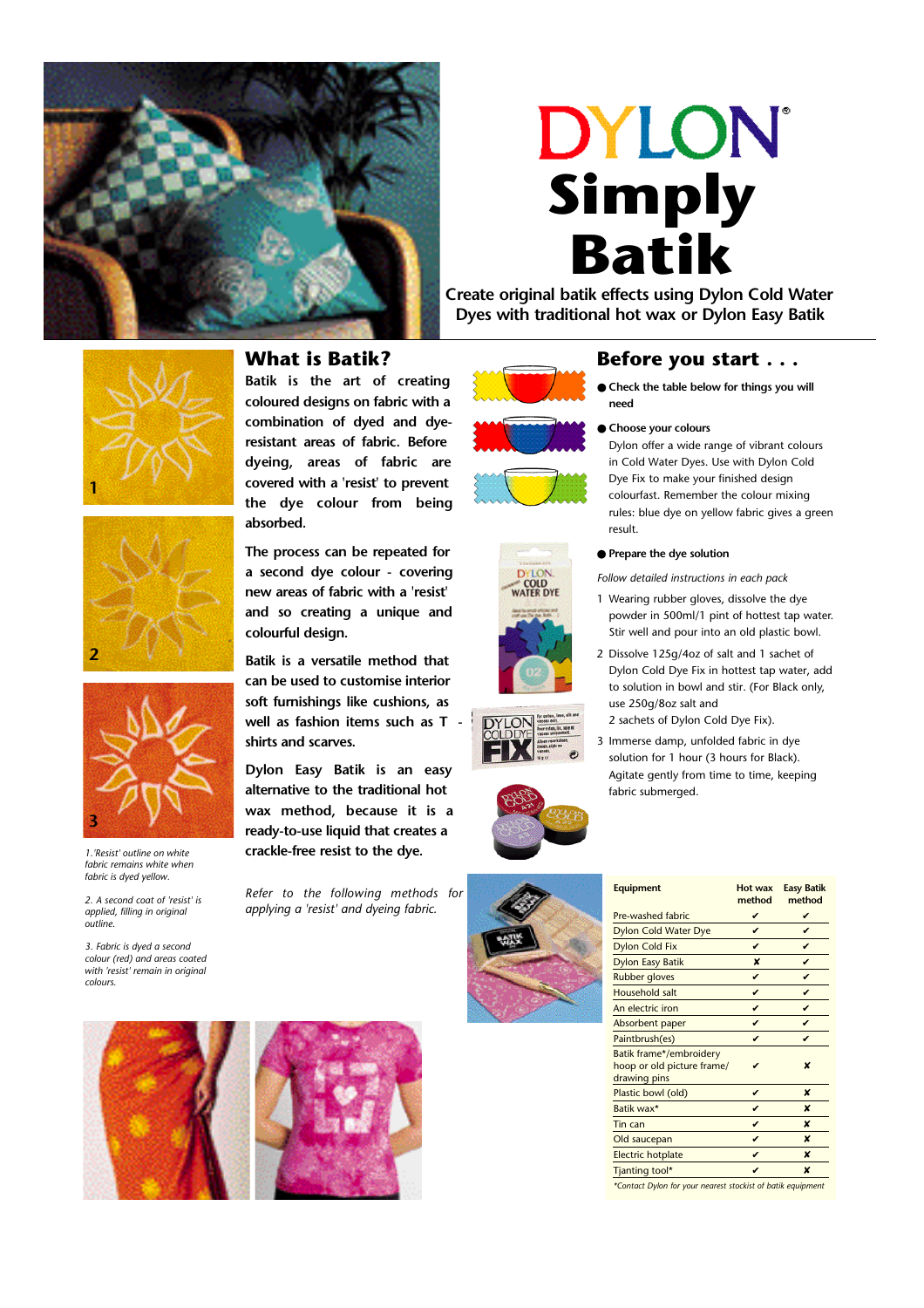

# **DYLON Simply Batik**

**Create original batik effects using Dylon Cold Water Dyes with traditional hot wax or Dylon Easy Batik**



*Apply melted wax to fabric*



*Dye fabric in first colour*



*Apply wax to new areas*



*Finished design, wax removed*

## **Traditional Hot Wax Batik**

*Children should be closely supervised when working with hot wax.*

#### **How to apply hot wax to fabric**

- 1 Gently heat batik wax so that when it is applied onto fabric, the fabric appears translucent. Maintain wax at a constant temperature whilst working. Stretch pre-washed fabric tightly over a batik frame or hoop, fixing it firmly. Draw design onto the fabric using a soft pencil.
- 2 Using a brush or tjanting tool, apply hot wax to areas of fabric that you wish to remain the original colour. Allow wax to cool.
- 3 Wearing rubber gloves, prepare first colour of dye solution, following instructions in the pack. Remove fabric from batik frame or hoop. Crackle if desired. Immerse fabric in dye solution for one hour, agitating gently from time to time.
- 4 Rinse fabric thoroughly in cold water and leave to drip dry. Re-pin to frame and repeat waxing and dyeing processes for second and third dye colours, if required.
- 5 To remove wax, place fabric between sheets of absorbant paper. Iron on a hot setting, changing the paper frequently to absorb melted wax; continue until the paper remains clean. Alternativley to remove wax, immerse fabric in simmering water for a few minutes. Carefully remove fabric and strain solidified wax from water once cold.
- Wash your finished design in usual detergent. Rinse thoroughly and allow to drip dry.



*Crackle Effect*



*Sgraffito Effect*



*Patterned Background*



*Dye painted directly onto fabric*

# **Techniques using Hot Wax**

## **Crackle effect**

#### *(skill level: Beginners)*

Crackle can be used on its own, or with other patterns, to give a final finish to batik decorated fabrics. Paint hot wax over the area to be decorated using a brush and allow to cool. Crush the fabric into a ball to "crack" the wax.

Open out the fabric and follow steps 3 to 6 (opposite).

#### **Sgraffito effect**

#### *(skill level: Advanced)*

Completely cover the area to be decorated with hot wax and allow to cool. Place fabric on a flat surface and using a knitting or darning needle, scrape away wax on both sides of fabric where you wish the dye to absorb. Ensure wax has been removed well enough to allow dye to penetrate.

Open out the fabric and follow steps 3 to 6 (opposite).

## **Patterned backgrounds**

#### *(skill level: Intermediate)*

Using checked or patterned fabric (e.g. tie-dyed), apply wax onto areas of fabric where you wish the background colour to remain. Dye to a darker colour to contrast with the pattern. Open out the fabric and follow steps 3

to 6 (opposite).

#### **Painting dye onto fabric** *(skill level: Advanced)*

A concentrated solution of dye can be painted onto fabric instead of immersing in dye, to achieve complex designs using a number of colours. Dissolve each colour of Cold Water Dye with one sachet of Cold Fix and 60g/2oz salt in 500ml/1 pint of warm water. Using hot wax as a resist, paint dye colours onto the unwaxed areas of your design with a brush. Leave fabric on the frame and place into a plastic bag, seal and leave overnight. Follow steps 4 to 6 (opposite).